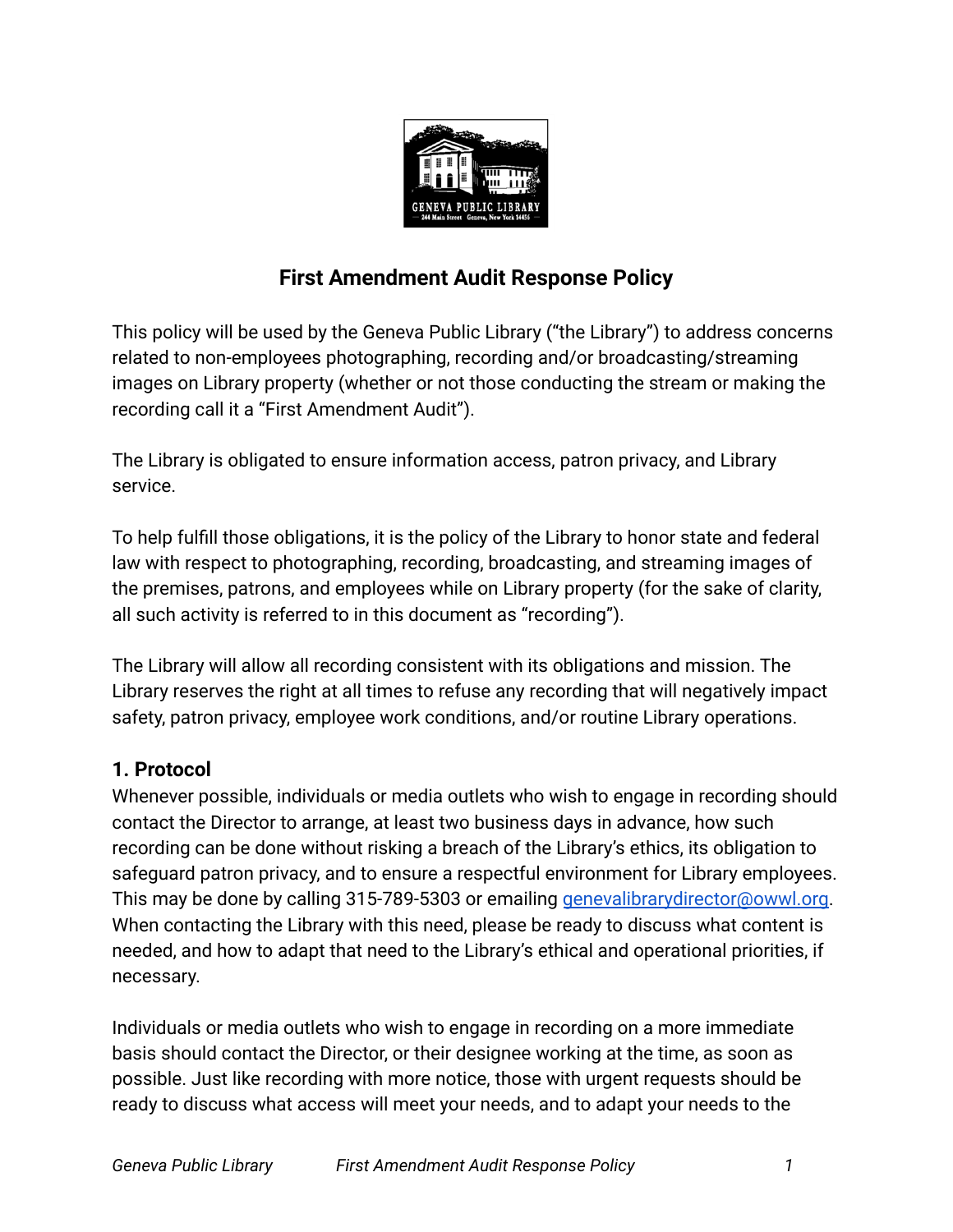Library's ethical and operational priorities, including not being able to grant a same-day request.

Individuals or media outlets who engage in recording without notifying the Library in advance should understand that any recording activity that risks negatively impacting safety, patron privacy, employee work conditions, and/or routine Library operations, or recording activity that is a violation of the Library's [Safety Policy](https://www.genevapubliclibrary.net/uploads/4/9/7/8/49788875/safety_policy.pdf) or [Code of Conduct](https://www.genevapubliclibrary.net/uploads/4/9/7/8/49788875/code_of_conduct.pdf), will result in a requirement to cease recording.

As with any other ongoing potential violation of Library policy, any individuals or media outlets who do not cease recording after being asked to stop will be told to leave Library property, pending further action under any applicable policy.

## **2. Non-Commercial Recording with Permission in the Library**

Requests to record in the Library for non-commercial purposes, including journalism from credentialed journalists, will be confirmed with this permission response script whenever time allows:

Thank you for working with the Library to explore recording / streaming / broadcasting in our space ("recording"). As you know, any recording in the Library must be conducted safely, without jeopardizing patron privacy, and in a way that respects our employees and doesn't disrupt routine operations. To ensure these safeguards, we met on [DATE], and agreed that you could record in [AREA] during the hours of [TIMESPAN]. You confirmed that the end project will be a non-commercial recording (commercial recordings are subject to additional requirements, including insurance). Thank you for your cooperation.

## **3. Commercial Recording with Permission in the Library**

Requests to record in the Library for commercial purposes (movies, advertisements, documentaries) will be confirmed by a contract, based on the project, and may include insurance requirements and indemnification.

# **4. "First Amendment Audits," Harassing Behavior, and Other Unannounced Recording**

The Library recognizes and honors that the public has a right to access information about the Library. This includes being subject to the [Freedom of Information Law](https://www.osc.state.ny.us/help/foil) ("FOIL") and the [Open Meetings Law](https://opengovernment.ny.gov/open-meetings-law) ("OML"). To that end, the Library's website includes policies and Board of Trustees ("the Board") meeting materials. The public may attend Board meetings and may address the Board during the provided time for public comment.